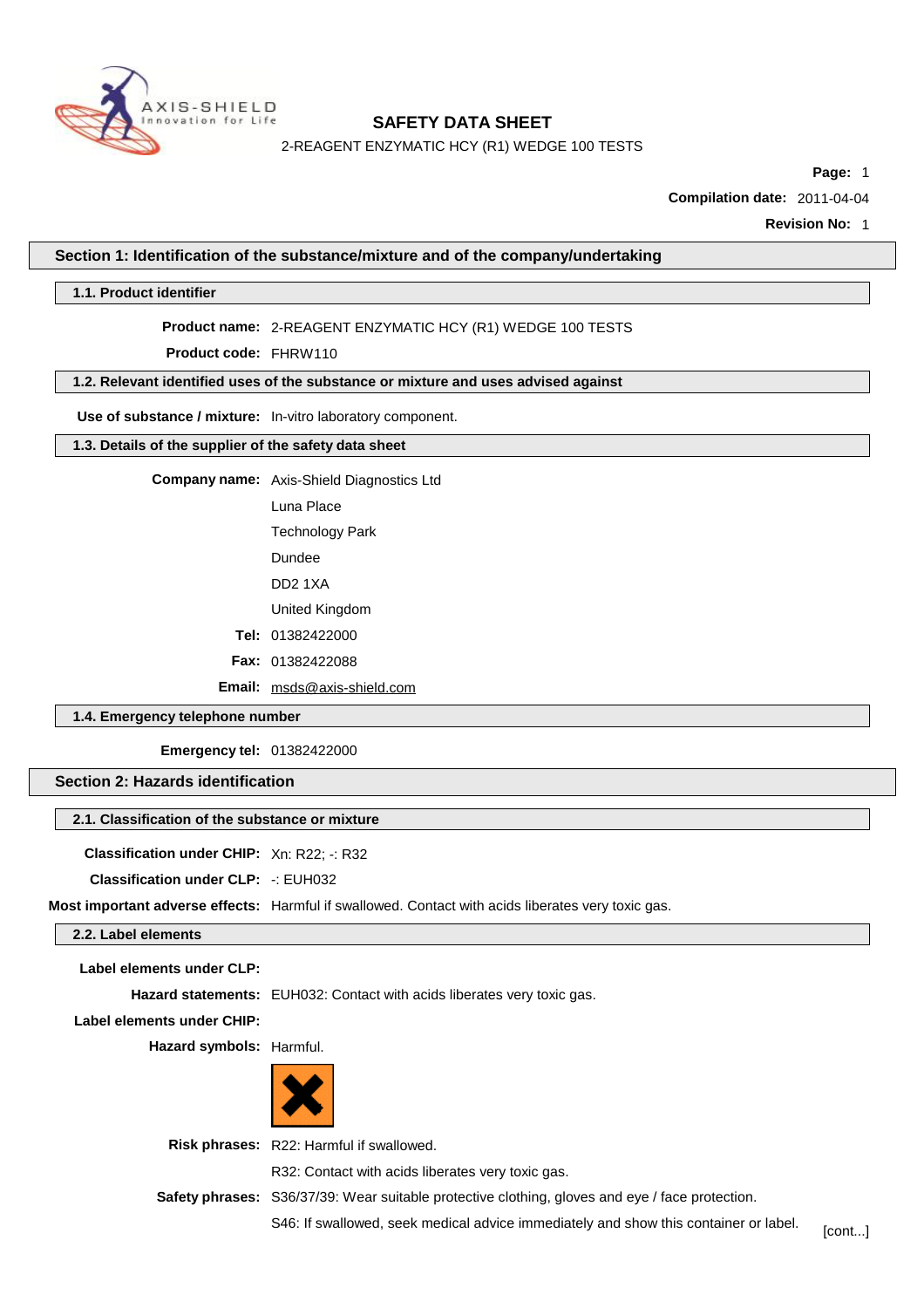### 2-REAGENT ENZYMATIC HCY (R1) WEDGE 100 TESTS

### **2.3. Other hazards**

### **PBT:** This substance is not identified as a PBT substance.

### **Section 3: Composition/information on ingredients**

# **3.2. Mixtures**

### **Hazardous ingredients:**

ETHANOL

| <b>EINECS</b> | CAS     | <b>CHIP Classification</b>                                        | CLP Classification | Percent |
|---------------|---------|-------------------------------------------------------------------|--------------------|---------|
| 200-578-6     | 64-17-5 | F: R11<br>Substance with a Community<br>workplace exposure limit. | Flam. Lig. 2: H225 | 1-10%   |

### TRIZMA® BASE

| 201-064-4       | 77-86-1 | Xi: R36/37/38 | Skin Irrit. 2: H315; Eye Irrit. 2: H319;<br>STOT SE 3: H335 | $1 - 10%$ |
|-----------------|---------|---------------|-------------------------------------------------------------|-----------|
| _ _ _ _ _ _ _ _ |         |               |                                                             |           |

# SODIUM AZIDE

| EUH032 |  | ່ 247-852-1 | 26628-22-8 | T+: R28: -: R32: N: R50/53 | Acute Tox. 2: H300; Aquatic Acute 1:<br>H400; Aquatic Chronic 1: H410; -: | $<$ 1% |
|--------|--|-------------|------------|----------------------------|---------------------------------------------------------------------------|--------|
|--------|--|-------------|------------|----------------------------|---------------------------------------------------------------------------|--------|

# **Section 4: First aid measures**

**4.1. Description of first aid measures**

**Skin contact:** Wash immediately with plenty of soap and water.

**Eye contact:** Bathe the eye with running water for 15 minutes.

**Ingestion:** Wash out mouth with water. Do not induce vomiting. If conscious, give half a litre of water to drink immediately. Transfer to hospital as soon as possible.

**Inhalation:** Remove casualty from exposure ensuring one's own safety whilst doing so. Consult a doctor.

#### **4.2. Most important symptoms and effects, both acute and delayed**

**Skin contact:** There may be mild irritation at the site of contact.

**Eye contact:** There may be irritation and redness.

**Ingestion:** There may be soreness and redness of the mouth and throat. There may be difficulty

swallowing. Nausea and stomach pain may occur. There may be vomiting.

**Inhalation:** Absorption through the lungs can occur causing symptoms similar to those of ingestion.

**Delayed / immediate effects:** Immediate effects can be expected after short-term exposure.

### **4.3. Indication of any immediate medical attention and special treatment needed**

**Immediate / special treatment:** Not applicable.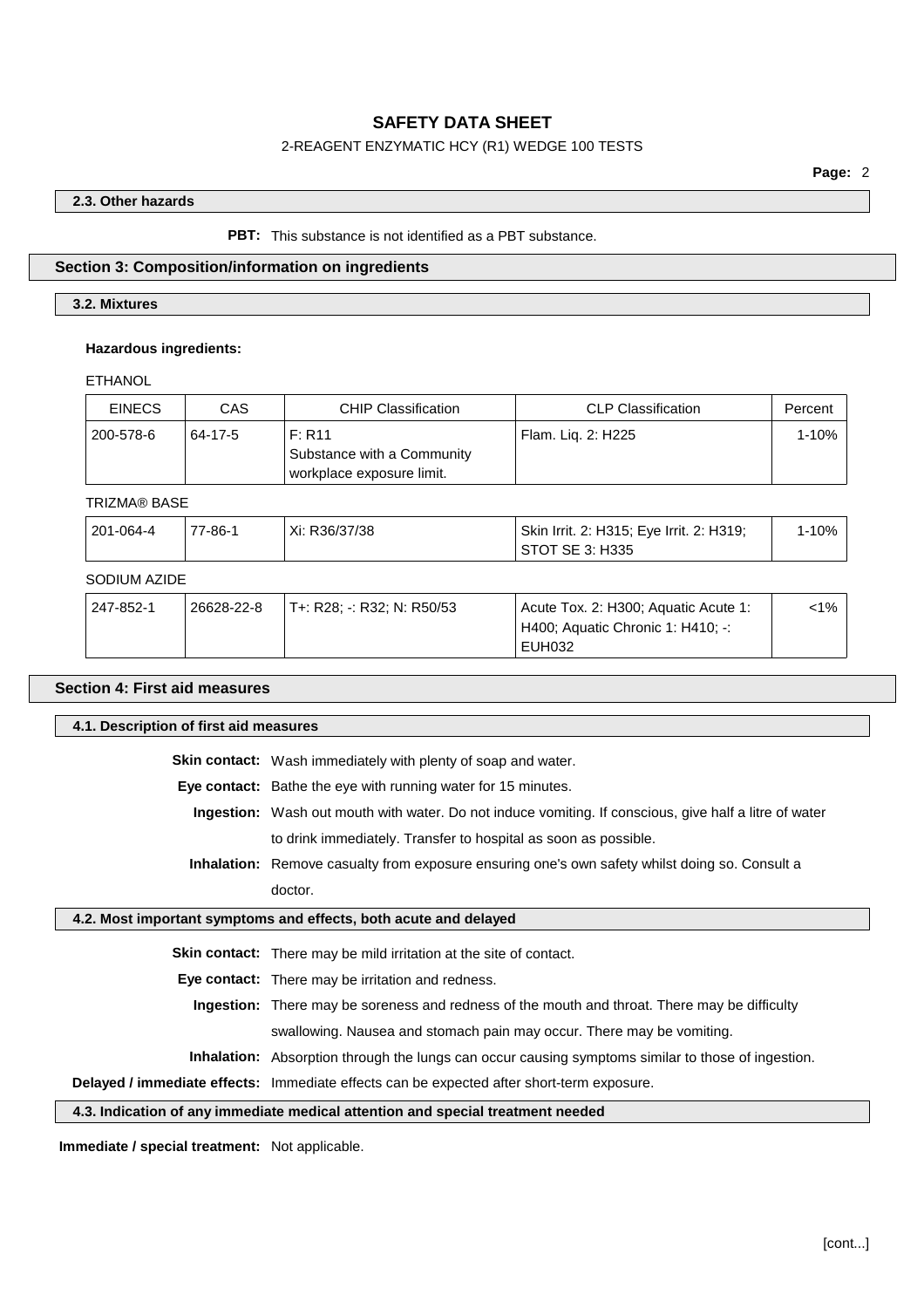# 2-REAGENT ENZYMATIC HCY (R1) WEDGE 100 TESTS

# **Section 5: Fire-fighting measures**

#### **5.1. Extinguishing media**

**Extinguishing media:** Suitable extinguishing media for the surrounding fire should be used. Use water spray to cool containers.

### **5.2. Special hazards arising from the substance or mixture**

**Exposure hazards:** In combustion emits toxic fumes.

# **5.3. Advice for fire-fighters**

**Advice for fire-fighters:** Wear self-contained breathing apparatus. Wear protective clothing to prevent contact with skin and eyes.

**Section 6: Accidental release measures**

### **6.1. Personal precautions, protective equipment and emergency procedures**

**Personal precautions:** Refer to section 8 of SDS for personal protection details. Mark out the contaminated area with signs and prevent access to unauthorised personnel. Turn leaking containers leak-side up to prevent the escape of liquid.

# **6.2. Environmental precautions**

**Environmental precautions:** Do not discharge into drains or rivers. Contain the spillage using bunding.

#### **6.3. Methods and material for containment and cleaning up**

**Clean-up procedures:** Absorb into dry earth or sand. Transfer to a closable, labelled salvage container for disposal by an appropriate method.

### **6.4. Reference to other sections**

**Reference to other sections:** Refer to section 8 of SDS.

# **Section 7: Handling and storage**

#### **7.1. Precautions for safe handling**

**Handling requirements:** Avoid the formation or spread of mists in the air. Avoid direct contact with the substance.

#### **7.2. Conditions for safe storage, including any incompatibilities**

**Storage conditions:** 2-8°C. Keep container tightly closed.

**Suitable packaging:** Must only be kept in original packaging.

**7.3. Specific end use(s)**

**Specific end use(s):** No data available.

### **Section 8: Exposure controls/personal protection**

### **8.1. Control parameters**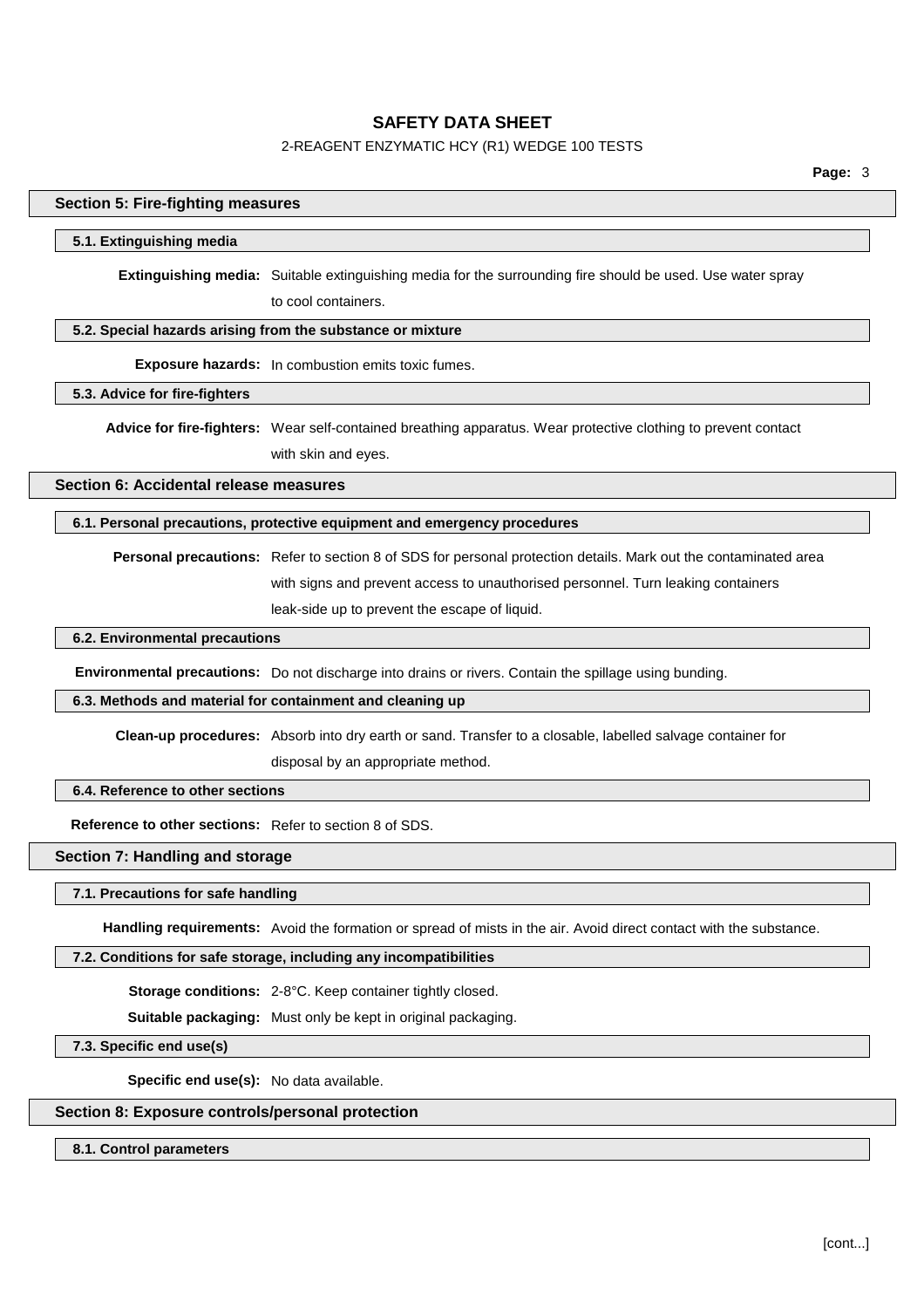# 2-REAGENT ENZYMATIC HCY (R1) WEDGE 100 TESTS

**Page:** 4

#### **Hazardous ingredients:**

### **ETHANOL**

# **Workplace exposure limits: Respirable** dust

| State        | 8 hour TWA | 15 min. STEL | 8 hour TWA | 15 min. STEL |
|--------------|------------|--------------|------------|--------------|
| UK           | 1920 mg/m3 |              | -          |              |
| CODUIM ATINE |            |              |            |              |

#### **SODIUM AZIDE**

|    | $\sim$<br>$\sim$ | ש.ט<br>$\sim$ |  |
|----|------------------|---------------|--|
| UK | ma/m3            | na/m3         |  |

### **8.2. Exposure controls**

**Engineering measures:** Not applicable.

**Respiratory protection:** Respiratory protection not required.

**Hand protection:** Protective gloves.

**Eye protection:** Safety glasses. Ensure eye bath is to hand.

**Skin protection:** Protective clothing.

**Environmental:** No special requirement.

### **Section 9: Physical and chemical properties**

### **9.1. Information on basic physical and chemical properties**

State: Liquid

**Colour:** Colourless

**Odour:** Odourless

**Relative density:** 1.005 **pH:** 8.5

**9.2. Other information**

**Other information:** Not applicable.

### **Section 10: Stability and reactivity**

### **10.1. Reactivity**

**Reactivity:** Stable under recommended transport or storage conditions.

**10.2. Chemical stability**

**Chemical stability:** Stable under normal conditions.

**10.3. Possibility of hazardous reactions**

**Hazardous reactions:** Hazardous reactions will not occur under normal transport or storage conditions.

Decomposition may occur on exposure to conditions or materials listed below.

### **10.4. Conditions to avoid**

**Conditions to avoid:** Heat.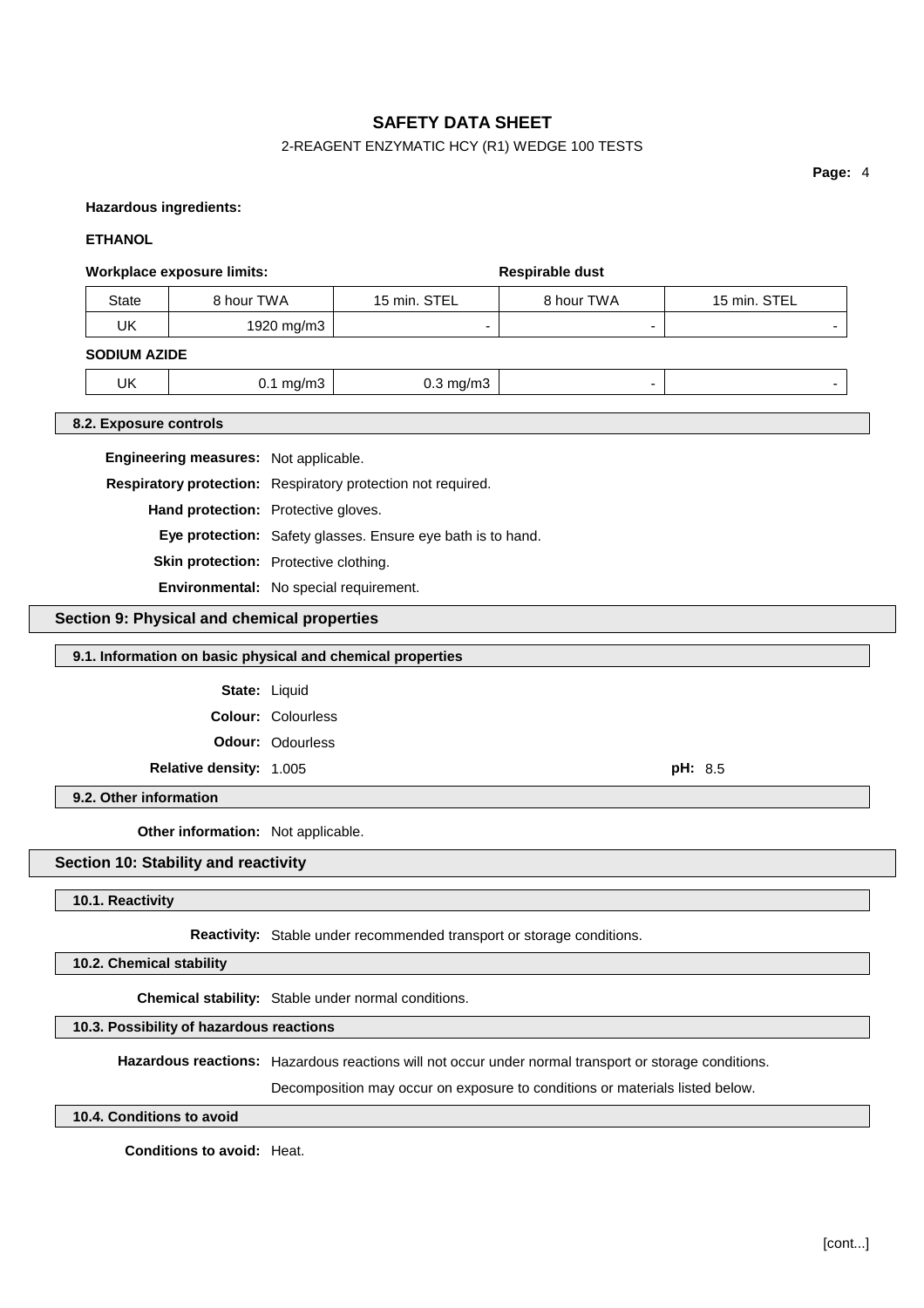# 2-REAGENT ENZYMATIC HCY (R1) WEDGE 100 TESTS

**Page:** 5

### **10.5. Incompatible materials**

**Materials to avoid:** Strong oxidising agents. Strong acids.

### **10.6. Hazardous decomposition products**

**Haz. decomp. products:** In combustion emits toxic fumes.

### **Section 11: Toxicological information**

### **11.1. Information on toxicological effects**

#### **Relevant effects for mixture:**

| Effect         | Route | Basis<br>.           |
|----------------|-------|----------------------|
| Acute toxicity | ING   | calculated           |
| (harmful       | __    | ∠ardous <sup>.</sup> |

**Symptoms / routes of exposure**

**Skin contact:** There may be mild irritation at the site of contact.

**Eye contact:** There may be irritation and redness.

**Ingestion:** There may be soreness and redness of the mouth and throat. There may be difficulty

swallowing. Nausea and stomach pain may occur. There may be vomiting.

**Inhalation:** Absorption through the lungs can occur causing symptoms similar to those of ingestion.

**Delayed / immediate effects:** Immediate effects can be expected after short-term exposure.

**Other information:** Not applicable.

**Section 12: Ecological information**

**12.1. Toxicity**

**Ecotoxicity values:** Not applicable.

### **12.2. Persistence and degradability**

**Persistence and degradability:** No data available.

### **12.3. Bioaccumulative potential**

**Bioaccumulative potential:** No data available.

**12.4. Mobility in soil**

**Mobility:** Readily absorbed into soil.

# **12.5. Results of PBT and vPvB assessment**

**PBT identification:** This substance is not identified as a PBT substance.

**12.6. Other adverse effects**

**Other adverse effects:** No data available.

**Section 13: Disposal considerations**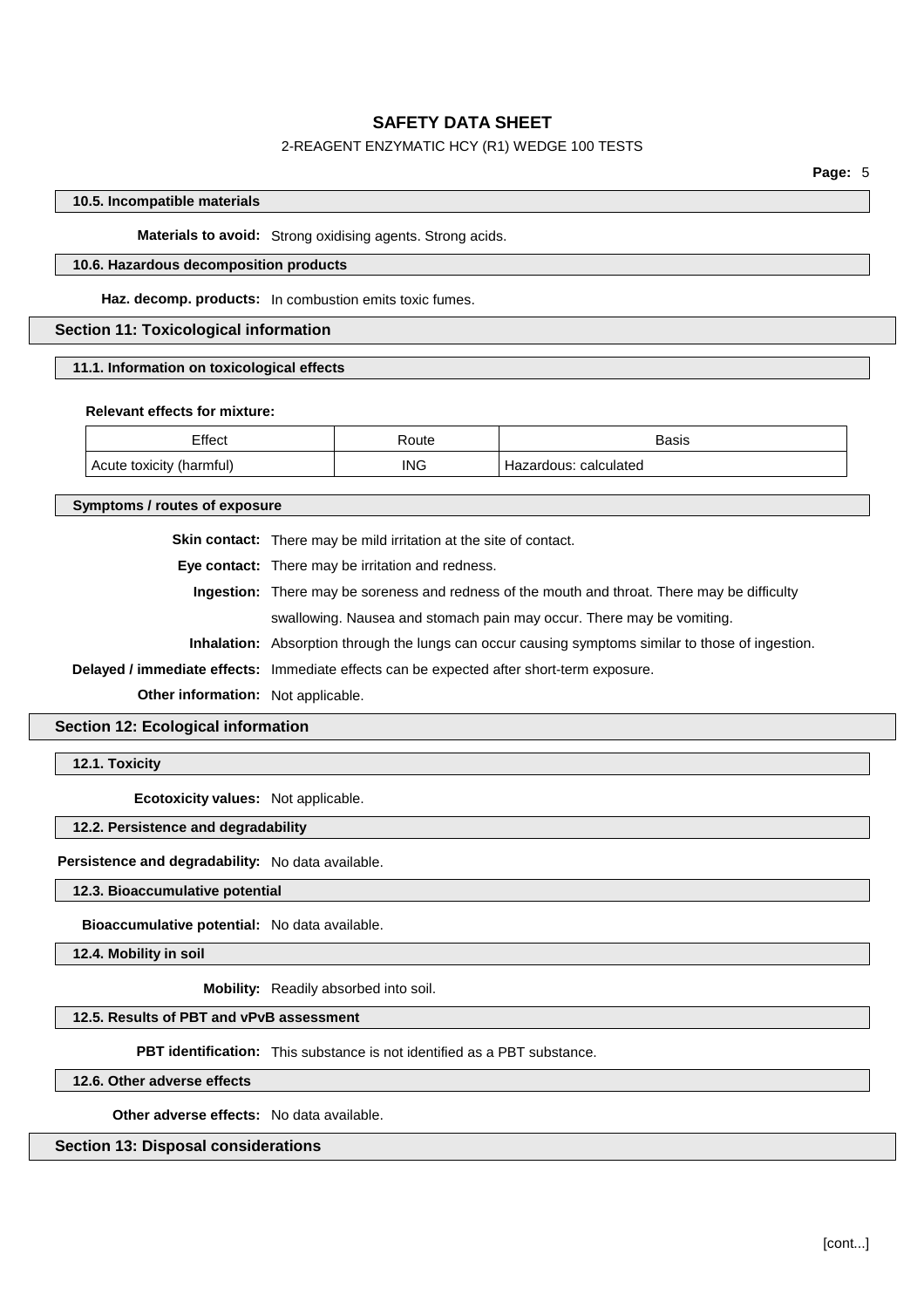# 2-REAGENT ENZYMATIC HCY (R1) WEDGE 100 TESTS

# **13.1. Waste treatment methods Disposal operations:** Transfer to a suitable container and arrange for collection by specialised disposal company. **Recovery operations:** Not applicable. **Waste code number:** 180107 **Disposal of packaging:** Dispose of as normal industrial waste. **NB:** The user's attention is drawn to the possible existence of regional or national regulations regarding disposal.

### **Section 14: Transport information**

**Transport class:** This product does not require a classification for transport.

### **Section 15: Regulatory information**

### **15.1. Safety, health and environmental regulations/legislation specific for the substance or mixture**

### **Specific regulations:** Not applicable.

### **15.2. Chemical Safety Assessment**

**Chemical safety assessment:** A chemical safety assessment has not been carried out for the substance or the mixture by the supplier.

# **Section 16: Other information**

| <b>Other information</b> |                                                                                                        |
|--------------------------|--------------------------------------------------------------------------------------------------------|
|                          | Other information: This safety data sheet is prepared in accordance with Commission Regulation (EU) No |
|                          | 453/2010.                                                                                              |
|                          | * indicates text in the SDS which has changed since the last revision.                                 |
|                          | Phrases used in s.2 and 3: EUH032: Contact with acids liberates very toxic gas.                        |
|                          | H225: Highly flammable liquid and vapour.                                                              |
|                          | H <sub>300</sub> : Fatal if swallowed.                                                                 |
|                          | H315: Causes skin irritation.                                                                          |
|                          | H319: Causes serious eye irritation.                                                                   |
|                          | H335: May cause respiratory irritation.                                                                |
|                          | H400: Very toxic to aquatic life.                                                                      |
|                          | H410: Very toxic to aquatic life with long lasting effects.                                            |
|                          | R11: Highly flammable.                                                                                 |
|                          | R22: Harmful if swallowed.                                                                             |
|                          | R28: Very toxic if swallowed.                                                                          |
|                          | R32: Contact with acids liberates very toxic gas.                                                      |
|                          | R36/37/38: Irritating to eyes, respiratory system and skin.                                            |
|                          | R50/53: Very toxic to aquatic organisms, may cause long-term adverse effects in the                    |
|                          | aquatic environment.                                                                                   |
|                          |                                                                                                        |